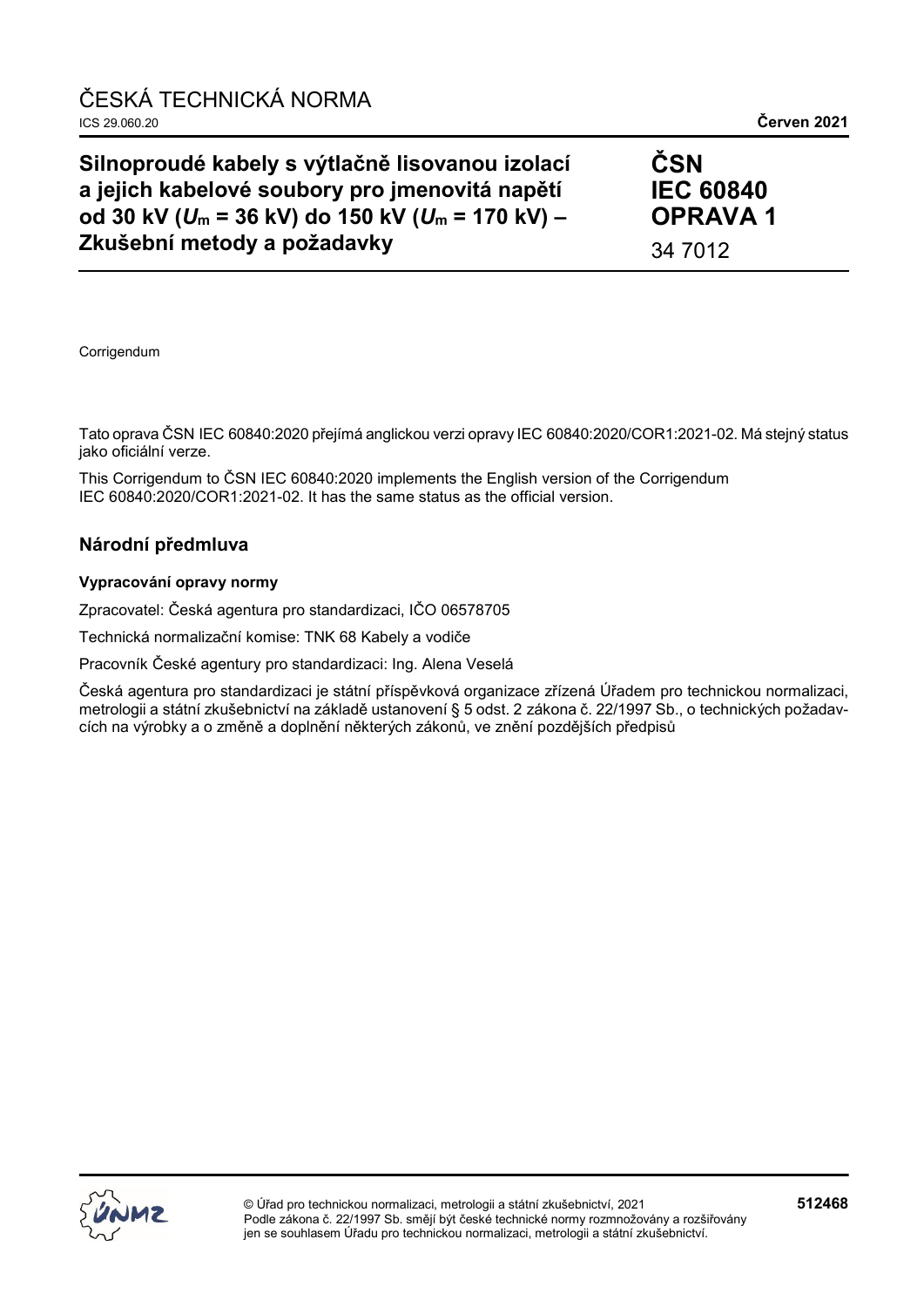IEC 60840:2020/COR1:2021 – 1 – © IEC 2021

# INTERNATIONAL ELECTROTECHNICAL COMMISSION COMMISSION ÉLECTROTECHNIQUE INTERNATIONALE

\_\_\_\_\_\_\_\_\_\_\_\_

**IEC 60840 Edition 5.0 2020-05**

**IEC 60840 Édition 5.0 2020-05**

**POWER CABLES WITH EXTRUDED INSULATION AND THEIR ACCESSORIES FOR RATED VOLTAGES ABOVE 30 kV (***U***<sup>m</sup> = 36 kV) UP TO 150 kV**  $(U_m = 170 \text{ kV})$  – **TEST METHODS AND REQUIREMENTS**

**CÂBLES D'ÉNERGIE À ISOLATION EXTRUDÉE ET LEURS ACCESSOIRES POUR DES TENSIONS**  ASSIGNÉES SUPÉRIEURES À 30 kV  $(U_m = 36 \text{ kV})$ **ET JUSQU'À 150 kV (***U***<sup>m</sup> = 170 kV) – MÉTHODES ET EXIGENCES D'ESSAI**

### **CORRIGENDUM 1**

Corrections to the French version appear after the English text.

Les corrections à la version française sont données après le texte anglais.

#### **CONTENTS**

*Replace the reference to Annex K and Clauses K.1 and K.2 with the following:*

Annex K (xxx) Void

#### **2 Normative references**

*Replace the reference to IEC 61034-2 with the following:*

IEC 61034-2:2005, *Measurement of smoke density of cables burning under defined conditions –Part 2: Test procedure and requirements*  IEC 61034-2:2005/AMD1:2013

#### **12.5.14.4 Measurement of smoke density of cables under defined conditions**

*Replace, in the first paragraph, "*IEC 61034-2*" with "*IEC 61034-2:2005 and IEC 61034-2:2005/AMD1:2013".

#### **12.5.14.6 Determination of acidity (by pH measurement) and conductivity of gases evolved during combustion of the non-metallic materials in the cable**

*Delete, in the third paragraph, the text* "(determined in accordance with Annex K)".

#### **Table 9**

*In the first column, sixth row "Smoke density test on cables (complete cables)", replace "*(IEC 61034-2)*" with "*(IEC 61034-2:2005 and IEC 61034-2:2005/AMD1:2013)".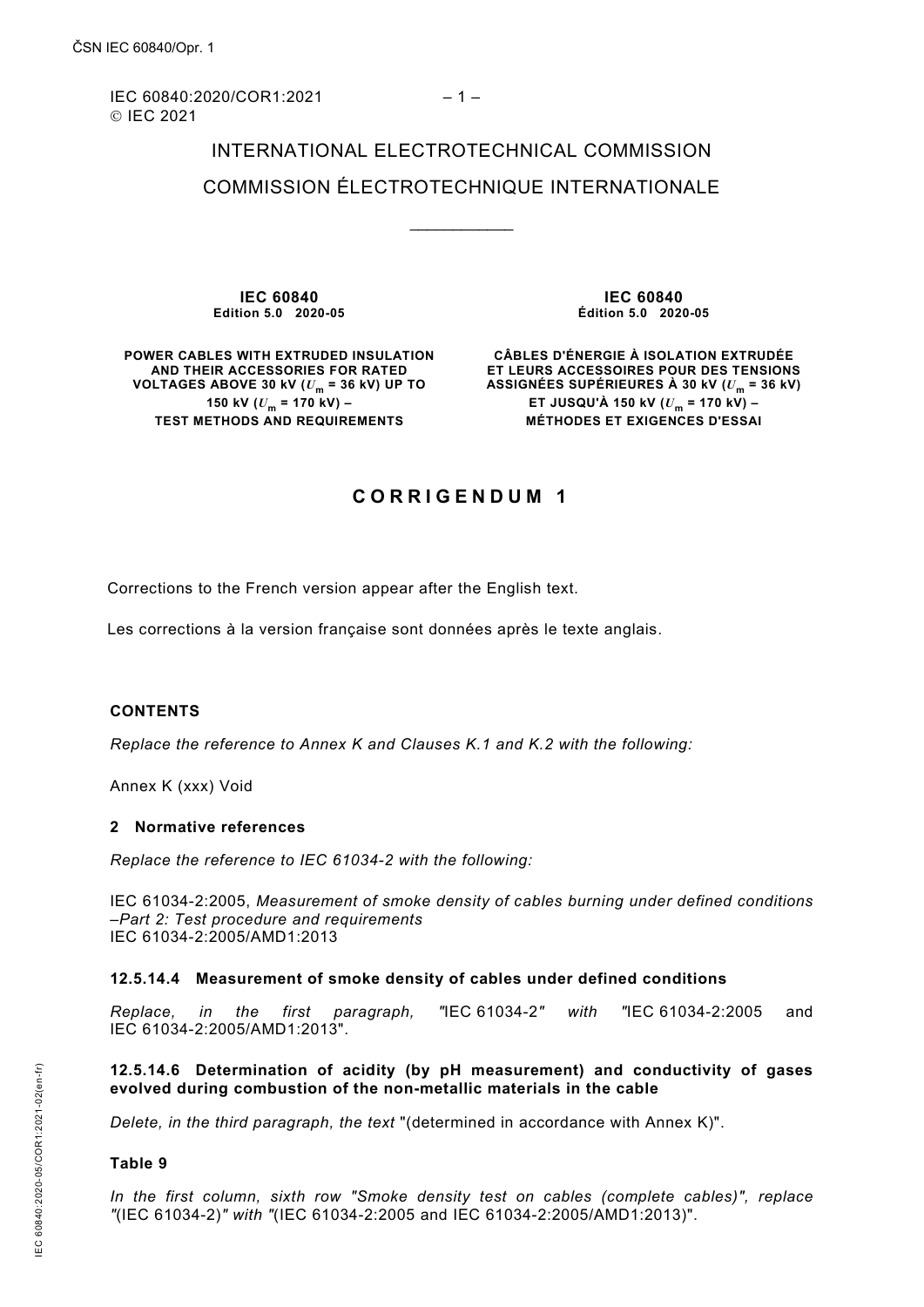#### **Annex K**

*Replace the "normative" status of the annex with* "(xxx)" *and the title with* "Void" *and replace Clauses K.1 and K.2 with* "Page deliberately left blank".

*Corrections à la version française:*

#### **SOMMAIRE**

*Remplacer la référence à l'Annexe K et les Articles K.1 et K.2 par:*

Annexe K (xxx) Vide

#### **2 Références normatives**

*Remplacer la référence à l'IEC 61034-2 par la référence suivante:*

IEC 61034-2:2005, *Mesure de la densité de fumées dégagées par des câbles brûlant dans des conditions définies – Partie 2: Procédure d'essai et exigences* IEC 61034-2:2005/AMD1:2013

**12.5.14.4 Mesure de la densité de fumées dégagées par des câbles dans des conditions définies**

*Remplacer, dans le premier alinéa*, "l'IEC 61034-2" *par* "l'IEC 61034-2:2005 et l'IEC 61034-2:2005/AMD1:2013".

#### **12.5.14.6 Détermination de l'acidité (par mesure du pH) et de la conductivité des gaz émis lors de la combustion des matériaux non métalliques du câble**

*Supprimer, au troisième alinéa, le texte* "(déterminées conformément à l'Annexe K)".

#### **Tableau 9**

*Dans la première colonne, à la sixième ligne "Essai de densité de fumées dégagées par des câbles (câbles complets)", remplacer* "(IEC 61034-2)" *par* "(IEC 61034-2:2005 et IEC 61034-2:2005/AMD1:2013)".

#### **Annexe K**

*Remplacer le statut normatif de l'annexe par "(xxx)", le titre par "Vide" et remplacer les Articles K.1 et K.2 par* "Page volontairement laissée vide".